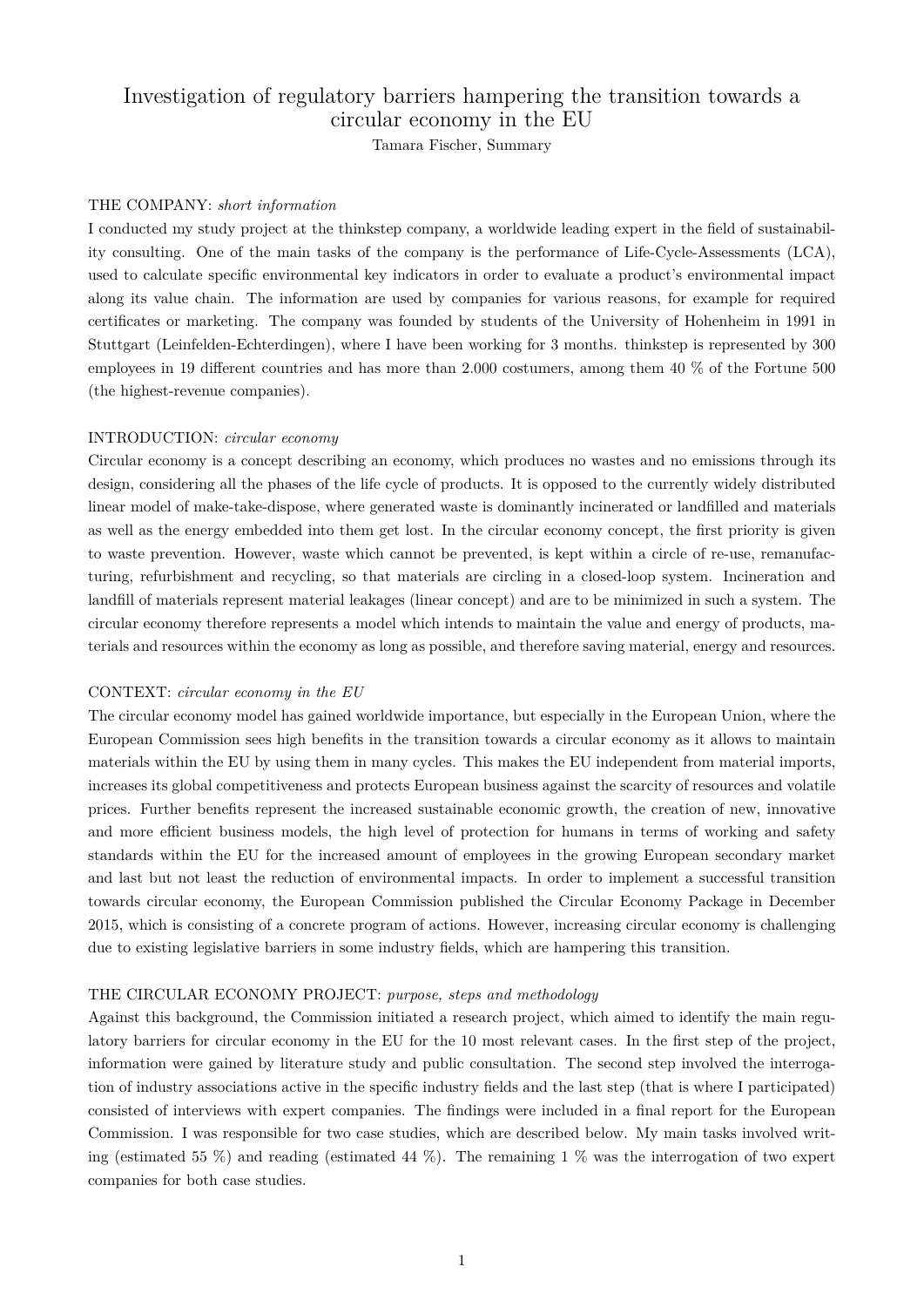### CASE STUDIES AND OUTCOMES: *recycling of palladium in autocatalytic converters*

Palladium is a precious metal and of high scarcity. Therefore, its economic value and price is high (around 17.000 Euro per kg). 50 % of its supply is used in the automotive sector, where palladium acts as catalytic converter, enabling the conversion of pollutants from fuel combustion into less harmful substances. In the EU, palladium can technically be recycled up to 100 %, but the actual recycling rate is with 60-70 % much lower.

| Barrier identified     | Effect of the barrier                     | Possible solution                          |  |  |
|------------------------|-------------------------------------------|--------------------------------------------|--|--|
| Exports of end-of-life | Cars reaching their EoL are often de-     | Definition of EoL vehicles in the legis-   |  |  |
| cars outside the EU    | clared as used and can thus be exported   | lation; Reversed burden of proof proce-    |  |  |
|                        | outside the EU (lacking definition in the | dure: exporter has to prove usability of   |  |  |
|                        | legislation). This leads to palladium     | the vehicle                                |  |  |
|                        | losses for European disassemblers and     |                                            |  |  |
|                        | recyclers.                                |                                            |  |  |
| Non-transparent value  | Treatment of converters depends on ac-    | Creation of international standards for    |  |  |
| chains                 | tors and countries. Improper treatment    | treatment of autocatalytic converters;     |  |  |
|                        | and handling can cause losses of materi-  | Allow only certified actors in the treat-  |  |  |
|                        | als                                       | ment and value chain                       |  |  |
| Classification of con- | Basel Convention hampers transport of     | Exclude catalytic converters from Basel    |  |  |
| verters in Basel Con-  | hazardous waste over country borders      | Convention or classify them as "valuable   |  |  |
| vention as hazardous   | by complex and time-consuming proce-      | substance to recycle"; Harmonize differ-   |  |  |
| waste                  | dures. This is hampering the access to    | ent interpretations and classifications of |  |  |
|                        | EoL converters for recyclers. Different   | Basel Convention at national level         |  |  |
|                        | country specific interpretations of Basel |                                            |  |  |
|                        | Convention make it difficult to imple-    |                                            |  |  |
|                        | ment procedures                           |                                            |  |  |

|  |  |  |  |  | Table 1: Barriers identified for the palladium case |  |
|--|--|--|--|--|-----------------------------------------------------|--|
|--|--|--|--|--|-----------------------------------------------------|--|

## CASE STUDIES AND OUTCOMES: *recycling of packaging plastics for food and drinks*

Plastics are valuable materials used in a wide range of applications in everyday life. Since 1950, global as well as European plastic production has been continuously growing. In 2014, Europe was the second biggest plastics producer behind China. Packaging plastics for food and beverages were considered to be of special interest to the project as they represent the biggest market share of plastics packaging, which again represents the biggest share of plastics demand. With increasing plastics production, also the amount of plastics waste has increased. Regarding this, recycling is the preferred end-of-life option for plastics waste as they are nearly fully recyclable. However, in Europe only 30 % of the plastics waste is collected for recycling, 30 % for deposition and 40 % for energy recovery. This leads to an actual post-consumer plastics waste recycling quote of only 15 % in Europe. This rate is far away from a resource efficient "circular economy" scenario and is not compliant with the existing European waste hierarchy, which favors recycling over incineration and is legally stated in the European Waste Framework Directive. Barriers identified are shown in Table [2](#page-2-0) on the next page.

#### INTERESTING FACTS: *about plastics packaging*

(1) Plastics packaging, which is in direct contact with food or drinks, is not allowed to consist of recycled material, as it is qualitatively downgraded after the recycling process and slightly contaminated with other plastic sorts and substances. This means, all packaging plastics you see in the supermarket have to be from primary plastics.

(2) Flexible, but non-recyclable plastic packaging could help to prevent waste and save primary material more effectively than recyclable 'normal' plastic, even if it has to be incinerated at its end-of-life. For the production of flexible plastics, significantly less material is needed, therefore, also the mass of generated waste is lower.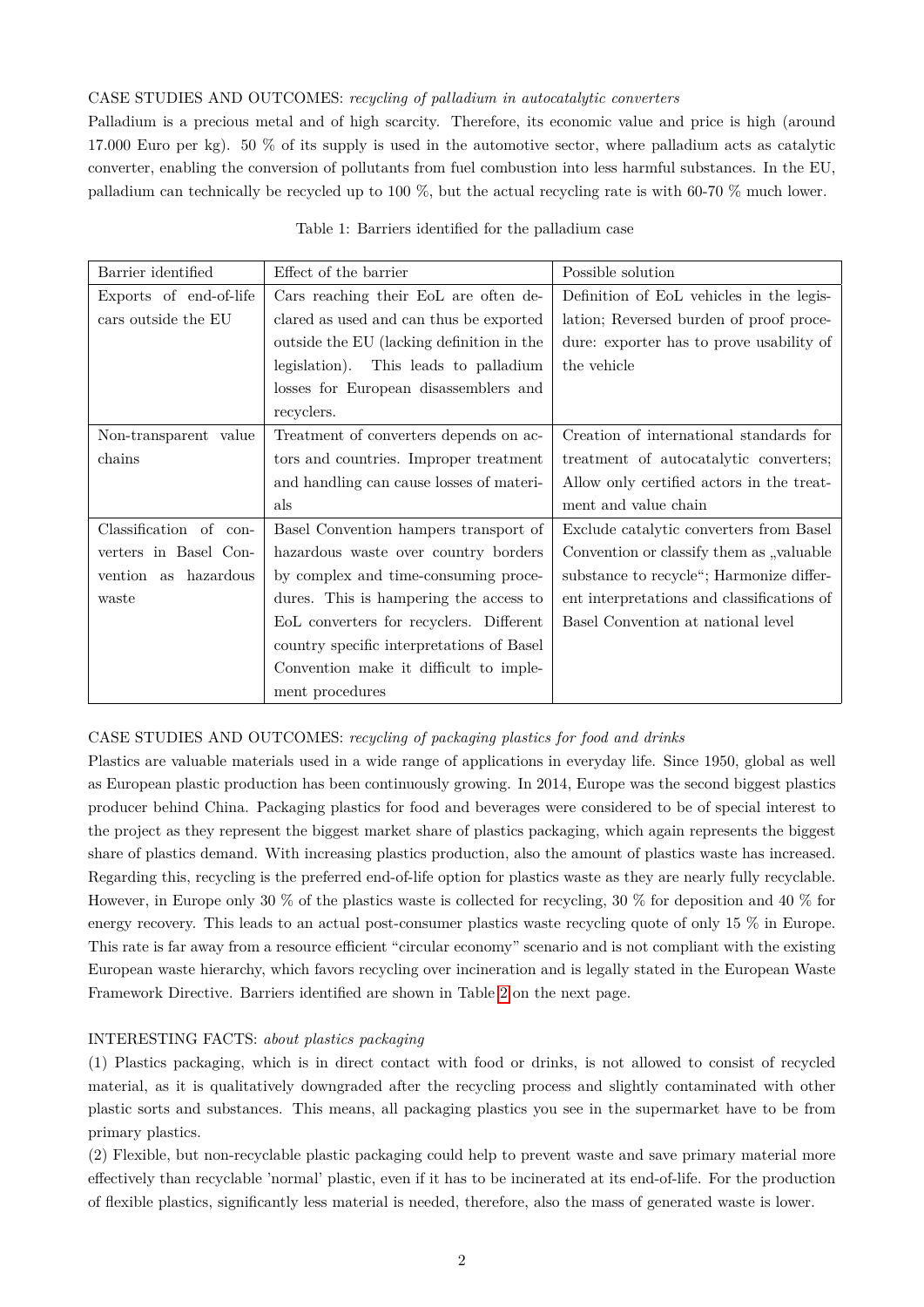<span id="page-2-0"></span>

| Barrier identified        | Effect of the barrier                           | Possible solution                          |  |
|---------------------------|-------------------------------------------------|--------------------------------------------|--|
| Lacking<br>implemen-      | Waste hierarchy favors recycling of             | Band landfilling of plastics in all mem-   |  |
| tation of<br>the<br>waste | waste over incineration and deposition.         | ber states; Identify main sources of in-   |  |
| hierarchy                 | However, in the EU, only 30 $\%$ of plas-       | sufficiencies in collection systems in the |  |
|                           | tics waste is recycled, the rest is in-         | EU; Establish clear requirements and       |  |
|                           | cinerated (40 $\%$ ) and landfilled (30 $\%$ ). | standards for collection systems in the    |  |
|                           | These rates are composed of country             | EU                                         |  |
|                           | specific rates dependent on the policy          |                                            |  |
|                           | background of the member states                 |                                            |  |
| Missing guidance<br>for   | Products are often not designed for recy-       | Promote eco-performance of products        |  |
| eco-design                | cling or eco-design performance but for         | by giving guidance on design, but be-      |  |
|                           | marketing reasons. The design of plas-          | fore identify the best option by consid-   |  |
|                           | tics makes their recycling often difficult      | ering the whole life-cycle of a product    |  |
|                           | (e.g. multi-layer plastics)                     | (e.g. flexible packaging)                  |  |
| Insufficient<br>recycling | In the current legislation, there is no         | Reformulate legislation and include gen-   |  |
| lacking<br>targets<br>and | valid recycling target for packaging plas-      | eral collection and recycling targets      |  |
| description of action in  | tics. The recycling target of 50 $\%$ in the    | specified according to material types      |  |
| legislation               | legislation is related to all sorts of waste    |                                            |  |
|                           | and leaves room for interpretation (50 $\%$ )   |                                            |  |
|                           | each material or together?)                     |                                            |  |

Table 2: Barriers identified for the packaging plastics case